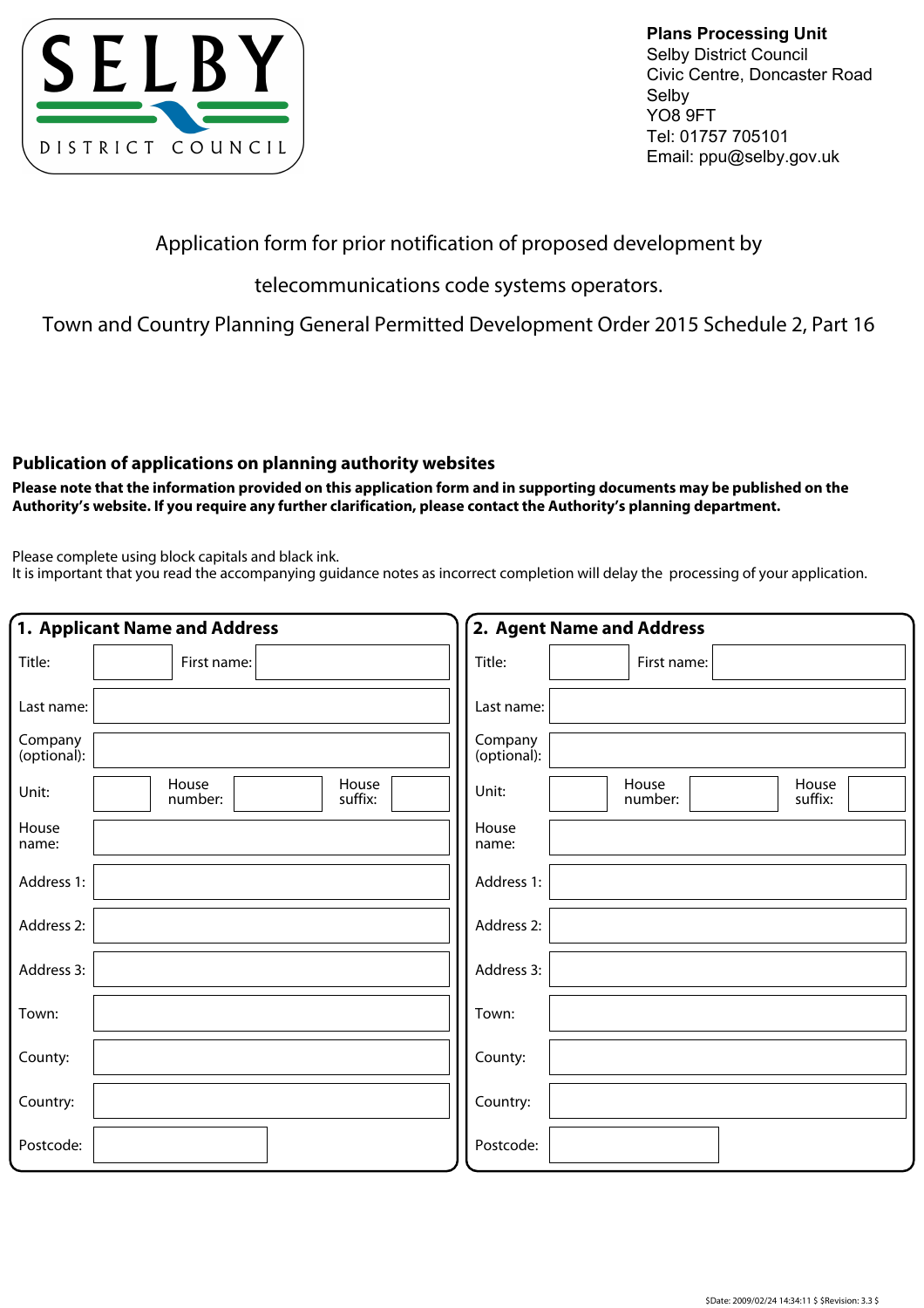| <b>3. Site Address Details</b>                                                                                                                                             | 4. Pre-application Advice                                                                                                             |  |  |
|----------------------------------------------------------------------------------------------------------------------------------------------------------------------------|---------------------------------------------------------------------------------------------------------------------------------------|--|--|
| Please provide the full postal address of the application site.                                                                                                            | Has assistance or prior advice been sought from the local<br>authority about this application?                                        |  |  |
| House<br>House<br>Unit:<br>suffix:<br>number:                                                                                                                              | Yes<br>No                                                                                                                             |  |  |
| House<br>name:                                                                                                                                                             | If Yes, please complete the following information about the advice<br>you were given. (This will help the authority to deal with this |  |  |
| Address 1:                                                                                                                                                                 | application more efficiently).<br>Please tick if the full contact details are not                                                     |  |  |
| Address 2:                                                                                                                                                                 | known, and then complete as much as possible:                                                                                         |  |  |
| Address 3:                                                                                                                                                                 | Officer name:                                                                                                                         |  |  |
| Town:                                                                                                                                                                      | Reference:                                                                                                                            |  |  |
| County:                                                                                                                                                                    |                                                                                                                                       |  |  |
| Postcode<br>(optional):                                                                                                                                                    | Date: (DD/MM/YYYY)                                                                                                                    |  |  |
| Description of location or a grid reference.                                                                                                                               | (must be pre-application submission)                                                                                                  |  |  |
| (must be completed if postcode is not known):<br>Northing:<br>Easting:                                                                                                     | Details of pre-application advice received?                                                                                           |  |  |
| Description:                                                                                                                                                               |                                                                                                                                       |  |  |
|                                                                                                                                                                            |                                                                                                                                       |  |  |
|                                                                                                                                                                            |                                                                                                                                       |  |  |
|                                                                                                                                                                            |                                                                                                                                       |  |  |
|                                                                                                                                                                            |                                                                                                                                       |  |  |
| 5. Telecommunications Apparatus                                                                                                                                            |                                                                                                                                       |  |  |
| Please specify the type of apparatus to be installed or altered (e.g. call box, mast):                                                                                     |                                                                                                                                       |  |  |
|                                                                                                                                                                            |                                                                                                                                       |  |  |
|                                                                                                                                                                            |                                                                                                                                       |  |  |
|                                                                                                                                                                            |                                                                                                                                       |  |  |
| Please provide further details of the apparatus (e.g. height, size, colour, etc):                                                                                          |                                                                                                                                       |  |  |
|                                                                                                                                                                            |                                                                                                                                       |  |  |
|                                                                                                                                                                            |                                                                                                                                       |  |  |
|                                                                                                                                                                            |                                                                                                                                       |  |  |
| Are you replacing an existing installation?                                                                                                                                | Yes<br> No                                                                                                                            |  |  |
| If Yes, please provide further details of the existing apparatus (e.g. height, size, colour etc):                                                                          |                                                                                                                                       |  |  |
|                                                                                                                                                                            |                                                                                                                                       |  |  |
|                                                                                                                                                                            |                                                                                                                                       |  |  |
|                                                                                                                                                                            |                                                                                                                                       |  |  |
| Are you submitting a declaration confirming that the apparatus is in full compliance with                                                                                  |                                                                                                                                       |  |  |
| the requirements of the radio frequency (RF) public exposure guidelines of the                                                                                             |                                                                                                                                       |  |  |
| International Commission on Non-Ionizing Radiation Protection (ICNIRP)? The emissions<br>from all mobile phone network operators' equipment on the site must be taken into |                                                                                                                                       |  |  |
| account when determining compliance.                                                                                                                                       | No<br>lYes                                                                                                                            |  |  |
|                                                                                                                                                                            |                                                                                                                                       |  |  |
| 6. Supplementary Information                                                                                                                                               | 7. Neighbour and Community Consultation<br>Have you consulted your neighbours or                                                      |  |  |
| Are you also providing a completed Supplementary Information<br>Template (as set out in Annex F of the Code of Best Practice on<br>Mobile Phone Network Development)?      | Yes<br>No<br>the local community about the proposal?                                                                                  |  |  |
| lNo<br>Yes                                                                                                                                                                 | If Yes, please provide details:                                                                                                       |  |  |
|                                                                                                                                                                            |                                                                                                                                       |  |  |
|                                                                                                                                                                            |                                                                                                                                       |  |  |
|                                                                                                                                                                            |                                                                                                                                       |  |  |
|                                                                                                                                                                            |                                                                                                                                       |  |  |

\$Date: 2009/02/24 14:34:11 \$ \$Revision: 3.3 \$